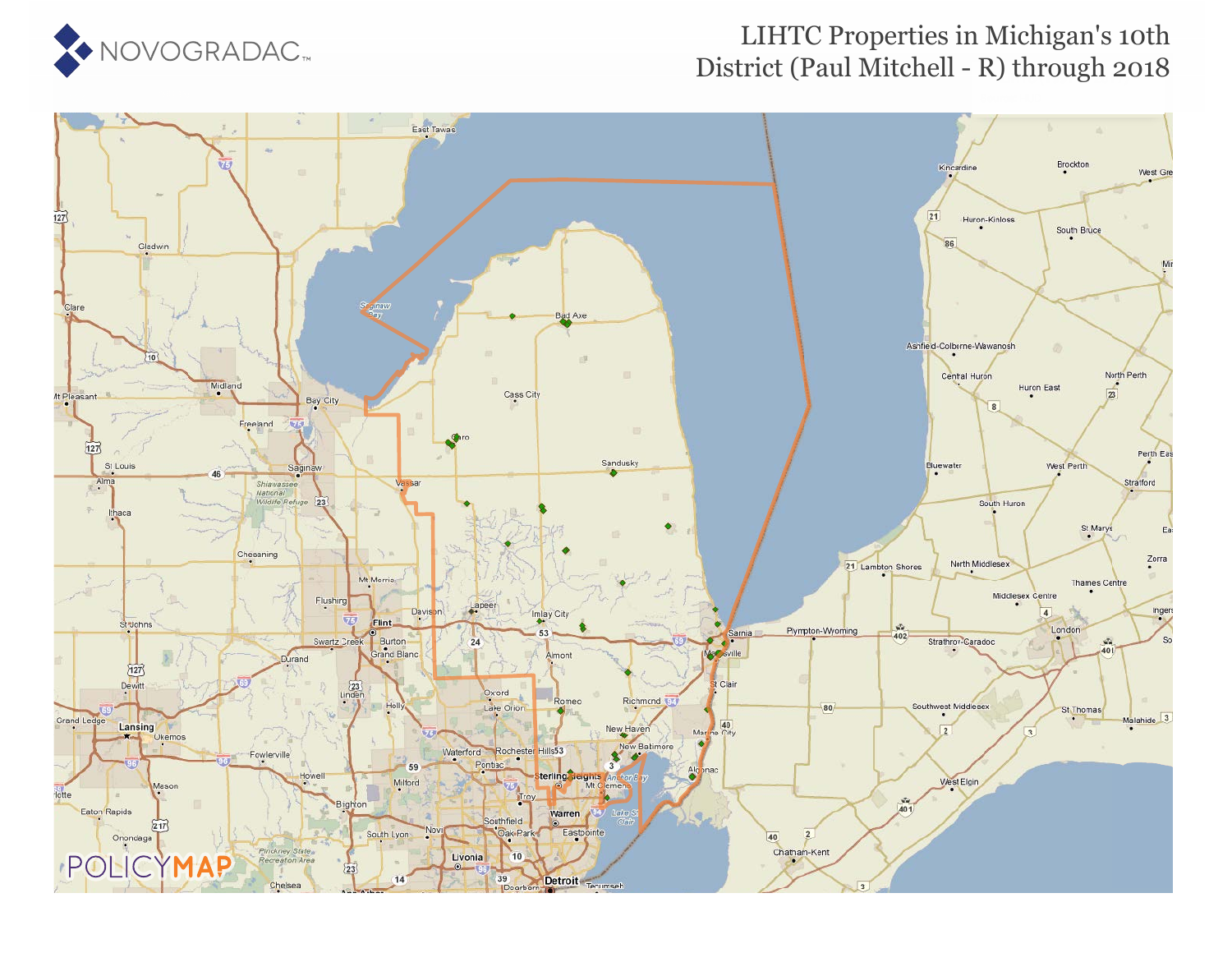| <b>Project Name</b>                                                     | <b>Address</b>                          | City             | <b>State</b>   | <b>Zip Code</b> | Nonprofit<br><b>Sponsor</b> | <b>Allocation</b><br>Year | <b>Annual</b><br><b>Allocated</b><br><b>Amount</b> | <b>Year Placed</b><br>in Service | <b>Construction Type</b>  | <b>Total</b><br><b>Units</b> | Low<br><b>Income</b><br><b>Units</b> | <b>Rent or</b><br><b>Income</b><br><b>Ceiling</b> | <b>Credit</b><br>Percentage                 | Tax-<br><b>Exempt</b><br><b>Bond</b> | <b>HUD Multi-</b><br>Family<br><b>Financing/Rental</b><br><b>Assistance</b> |
|-------------------------------------------------------------------------|-----------------------------------------|------------------|----------------|-----------------|-----------------------------|---------------------------|----------------------------------------------------|----------------------------------|---------------------------|------------------------------|--------------------------------------|---------------------------------------------------|---------------------------------------------|--------------------------------------|-----------------------------------------------------------------------------|
| <b>FAIRWAY II APTS</b>                                                  | 2865 WILSON<br>$\operatorname{ST}$      | MARLETTE         | MI             | 48453           | No                          | 1996                      | \$0                                                | 1997                             | Acquisition and Rehab 48  |                              | 48                                   |                                                   | $30\,\%$ present $\,$ No value              |                                      |                                                                             |
| CHESTERFIELD GLEN                                                       | 52280<br>RUTHERFORD CHESTERFIELD<br>CIR |                  | MI             | 48051           | No                          | 1995                      | \$0                                                | 1998                             | <b>New Construction</b>   | 128                          | 128                                  |                                                   | $70\,\%$ present $\,$ No value              |                                      |                                                                             |
| BROOKSTONE PLACE I                                                      | 3993 STERLING PORT HURON<br>DR          |                  | MI             | 48060           | No                          | 1998                      | \$0                                                | 1999                             | New Construction          | 120                          | 120                                  |                                                   | $70\,\%$ present $\,$ No value              |                                      |                                                                             |
| <b>CAMBRIDGE COURT</b><br>PHASE I (IMLAY CITY) CAMBRIDGE LN IMLAY CITY  | 624                                     |                  | $\mathbf{M}$ I | 48444           | $\rm\thinspace No$          | 1998                      | \$0                                                | 1999                             | New Construction          | 28                           | 27                                   |                                                   | $30\,\%$ present $\,$ No value              |                                      |                                                                             |
| <b>CAMBRIDGE COURT</b><br>PHASE II (IMLAY CITY) CAMBRIDGE LN IMLAY CITY | 622                                     |                  | MI             | 48444           | No                          | 1999                      | \$0                                                | 1999                             | <b>New Construction</b>   | 24                           | 23                                   |                                                   | $30\,\%$ present $\,$ No value              |                                      |                                                                             |
| PINEVIEW ESTATES<br><b>APTS</b>                                         | 2900 GOLDEN<br>CREST CT                 | PORT HURON       | $\mathbf{M}$ I | 48060           | $\mathbf {No}$              | 1998                      | \$0                                                | 1999                             | <b>New Construction</b>   | 100                          | 99                                   |                                                   | $70\,\%$ present $\,$ No value              |                                      |                                                                             |
| <b>ST CLAIR LANDINGS</b>                                                | 3345 MILITARY<br><b>ST</b>              | PORT HURON       | MI             | 48060           | No                          | 1997                      | \$0                                                | 1999                             | New Construction          | 89                           | 89                                   |                                                   | $70\,\%$ present $\,$ No value              |                                      |                                                                             |
| VILLAGE SQUARE APTS 60 COOK DR                                          |                                         | <b>BAD AXE</b>   | MI             | 48413           | No                          | 1999                      | \$0                                                | 2000                             | Acquisition and Rehab 32  |                              | 32                                   |                                                   | <b>Both 30%</b><br>and 70%<br>present value | No                                   |                                                                             |
| <b>BRAMBLEWOOD</b><br><b>SENIOR APTS</b>                                | 31950 CLARK ST NEW HAVEN                |                  | MI             | 48048           | No                          | 1999                      | \$0                                                | 2001                             | New Construction          | 32                           | 32                                   |                                                   | $30\,\%$ present $\,$ No value              |                                      |                                                                             |
| <b>MEADOWS AT</b><br>ANCHOR BAY                                         | 50785<br><b>JEFFERSON</b><br>AVE        | NEW BALTIMORE MI |                | 48047           | $\mathbf {No}$              | 2002                      | \$0                                                | 2001                             | <b>New Construction</b>   | 100                          | 99                                   |                                                   | $30\,\%$ present $\,$ Yes value             |                                      |                                                                             |
| ARBORS AT ST CLAIR<br><b>APTS</b>                                       | 3195 MILITARY<br><b>ST</b>              | PORT HURON       | MI             | 48060           | No                          | 2000                      | S <sub>0</sub>                                     | 2002                             | <b>New Construction</b>   | 108                          | 108                                  |                                                   | $70\,\%$ present $\,$ No value              |                                      |                                                                             |
| BROOKSTONE PLACE II BROOKSTONE PORT HURON                               | 3991<br>PL                              |                  | MI             | 48060           | $\mathbf{No}$               | 2001                      | \$0                                                | 2002                             | New Construction          | 72                           | 72                                   |                                                   | 70 % present $\,$ No $\,$<br>value          |                                      |                                                                             |
| PORT CRESCENT APTS 151 WATKINS PL BAD AXE                               |                                         |                  | MI             | 48413           | No                          | 2001                      | $\$0$                                              | 2002                             | Acquisition and Rehab 104 |                              | 103                                  |                                                   | Both $30\%$<br>and 70%<br>present value     | No                                   |                                                                             |

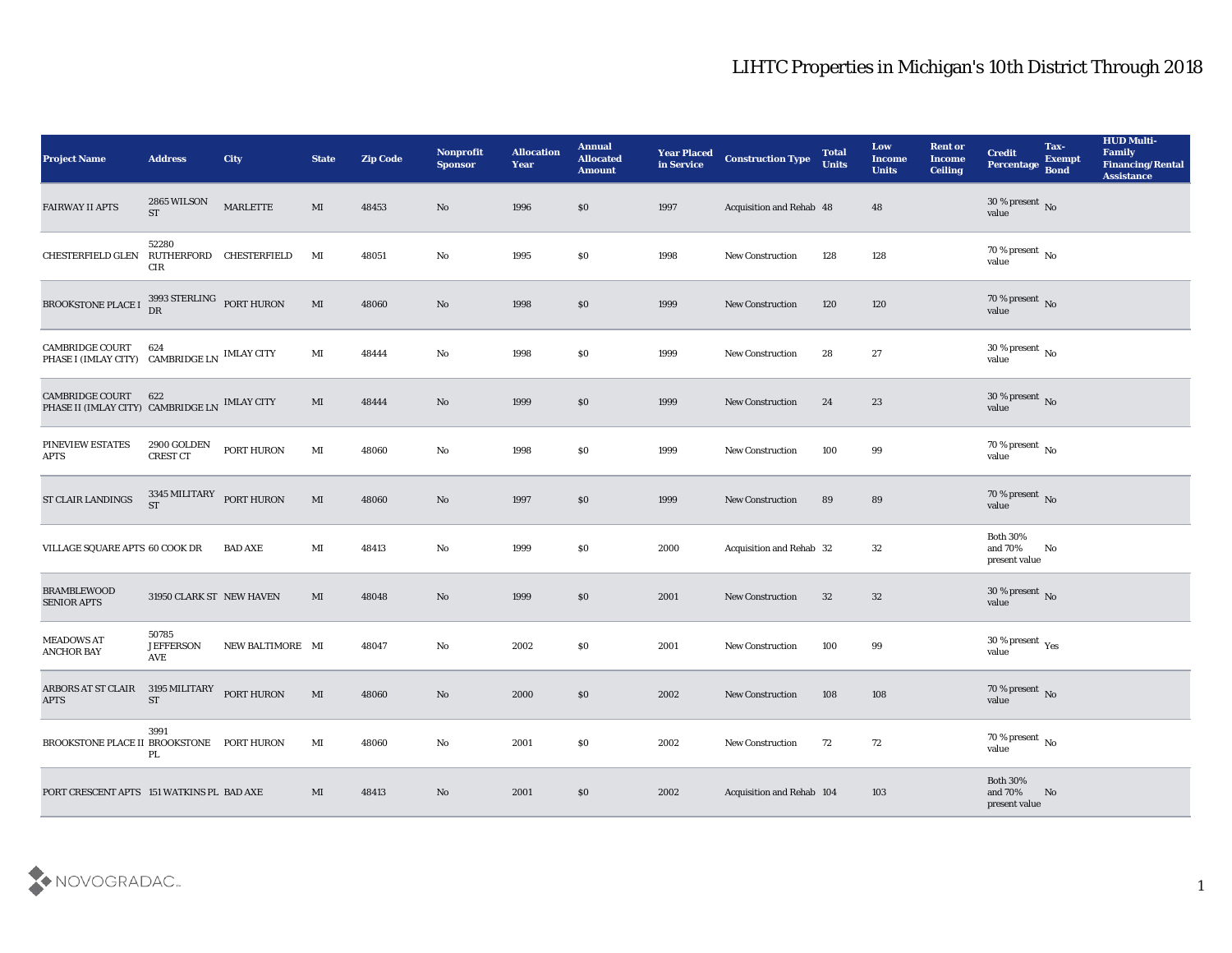| <b>Project Name</b>                            | <b>Address</b>                             | <b>City</b>                   | <b>State</b>           | <b>Zip Code</b> | Nonprofit<br><b>Sponsor</b> | <b>Allocation</b><br><b>Year</b> | <b>Annual</b><br><b>Allocated</b><br><b>Amount</b> | <b>Year Placed</b><br>in Service | <b>Construction Type</b>               | <b>Total</b><br><b>Units</b> | Low<br><b>Income</b><br><b>Units</b> | <b>Rent or</b><br><b>Income</b><br>Ceiling | <b>Credit</b><br>Percentage                 | Tax-<br><b>Exempt</b><br><b>Bond</b> | <b>HUD Multi-</b><br>Family<br><b>Financing/Rental</b><br><b>Assistance</b> |
|------------------------------------------------|--------------------------------------------|-------------------------------|------------------------|-----------------|-----------------------------|----------------------------------|----------------------------------------------------|----------------------------------|----------------------------------------|------------------------------|--------------------------------------|--------------------------------------------|---------------------------------------------|--------------------------------------|-----------------------------------------------------------------------------|
| DORCHESTER COURT                               | 2436<br><b>DORCHESTER</b>                  | PORT HURON                    | MI                     | 48060           | No                          | 2001                             | \$0                                                | 2003                             | New Construction                       | 131                          | 131                                  |                                            | 70 % present $\,$ No $\,$<br>value          |                                      |                                                                             |
| <b>MCKINLEY APTS</b>                           | $5040\,{\rm MCKINLEY}$ ELKTON<br><b>ST</b> |                               | $\mathbf{M}\mathbf{I}$ | 48731           | No                          | 2002                             | \$0                                                | 2003                             | Acquisition and Rehab 24               |                              | 23                                   |                                            | <b>Both 30%</b><br>and 70%<br>present value | No                                   |                                                                             |
| <b>AUTUMN GOLD APTS</b>                        | 4411 AUTUMN<br><b>GOLD ST</b>              | <b>BROWN CITY</b>             | MI                     | 48416           | No                          | 2003                             | \$0                                                | 2004                             | Acquisition and Rehab 24               |                              | 24                                   |                                            | $30\,\%$ present $\,$ No $\,$<br>value      |                                      |                                                                             |
| PERRY ACRES APTS                               | 32560 JAMES<br><b>CURTIN DR</b>            | NEW HAVEN                     | MI                     | 48048           | No                          | 2003                             | \$0                                                | 2004                             | Acquisition and Rehab 24               |                              | 24                                   |                                            | <b>Both 30%</b><br>and 70%<br>present value | No                                   |                                                                             |
| THE VILLAGE OF LAKE 5221<br><b>HURON WOODS</b> |                                            | LAKESHORE RD FORT GRATIOT     | MI                     | 48059           | No                          | 2004                             | \$0                                                | 2004                             | <b>New Construction</b>                | 116                          | 50                                   |                                            | $30\,\%$ present $\,$ Yes value             |                                      |                                                                             |
| <b>NEW BALTIMORE</b><br><b>PLACE APTS</b>      |                                            | 51140 HOOKER NEW BALTIMORE MI |                        | 48047           | No                          | 2006                             | \$420,587                                          | 2007                             | Acquisition and Rehab 101              |                              | 100                                  | 60% AMGI                                   | $70\,\%$ present $\,$ No value              |                                      |                                                                             |
| GRANDVIEW ESTATES DECKERVILLE CARO             | 156 E<br>RD                                |                               | MI                     | 48723           | No                          | 2010                             | \$0                                                | 2010                             | New Construction                       | 48                           | 48                                   | 60% AMGI                                   | $30\,\%$ present $\,$ Yes value             |                                      |                                                                             |
| <b>SILVER MAPLE</b><br>VILLAGE                 | 691 DEWEY ST LAPEER                        |                               | MI                     | 48446           | No                          | 2011                             | \$351,860                                          | 2010                             | Both New Construction 175<br>and $A/R$ |                              | 175                                  | 60% AMGI                                   | $30\,\%$ present $\,$ Yes value             |                                      |                                                                             |
| <b>GRANDVIEW TOWER</b><br>APTS                 | 1016 SEVENTH<br><b>ST</b>                  | PORT HURON                    | MI                     | 48060           | $\mathbf{N}\mathbf{o}$      | 2012                             | \$244,537                                          | 2011                             | Acquisition and Rehab 111              |                              | 111                                  | 60% AMGI                                   | $30\,\%$ present $\,$ Yes value             |                                      |                                                                             |
| <b>RIVERCREST APTS</b>                         | 125W<br>HARRINGTON CROSWELL<br><b>RD</b>   |                               | MI                     | 48422           |                             | Insufficient<br>Data             | $\$0$                                              | Insufficient<br>Data             | Not Indicated                          | 24                           | $\bf{0}$                             |                                            | Not<br>Indicated                            |                                      |                                                                             |
| <b>SUNRISE VILLAGE</b><br><b>SENIOR APTS</b>   | 155 MARGARET SANDUSKY<br>${\rm ST}$        |                               | MI                     | 48471           |                             | Insufficient<br>Data             | $\$0$                                              | Insufficient<br>Data             | Not Indicated                          | 34                           | $\bf{0}$                             |                                            | Not<br>Indicated                            |                                      |                                                                             |
| <b>WOODWORTH</b><br>SQUARE                     | 421 E<br>WOODWORTH BAD AXE<br><b>ST</b>    |                               | $\mathbf{M}$           | 48413           |                             | Insufficient<br>Data             | $\$0$                                              | Insufficient<br>Data             | Not Indicated                          | 22                           | $\boldsymbol{0}$                     |                                            | $\operatorname{\bf Not}$<br>Indicated       |                                      |                                                                             |
| YALE APTS                                      | 375 N ST                                   | YALE                          | $\mathbf{M}$ I         | 48097           |                             | Insufficient<br>Data             | $\$0$                                              | Insufficient<br>Data             | Not Indicated                          | 23                           | $\bf{0}$                             |                                            | Not<br>Indicated                            |                                      |                                                                             |

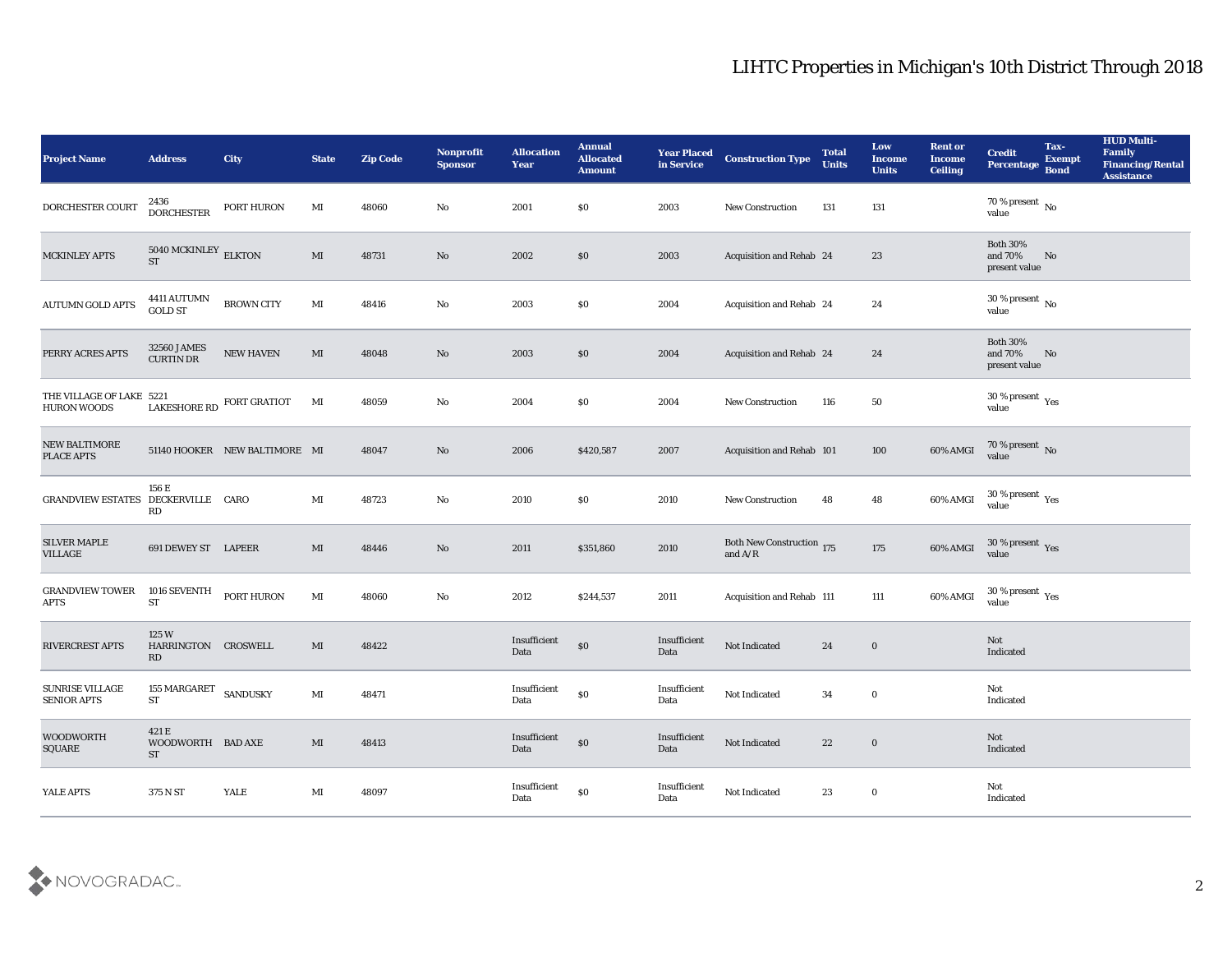| <b>Project Name</b>                        | <b>Address</b>                        | City                                     | <b>State</b>   | <b>Zip Code</b> | Nonprofit<br><b>Sponsor</b> | <b>Allocation</b><br>Year | <b>Annual</b><br><b>Allocated</b><br><b>Amount</b> | <b>Year Placed</b><br>in Service | <b>Construction Type</b>  | <b>Total</b><br><b>Units</b> | Low<br><b>Income</b><br><b>Units</b> | <b>Rent or</b><br><b>Income</b><br><b>Ceiling</b> | <b>Credit</b><br>Percentage        | Tax-<br><b>Exempt</b><br><b>Bond</b> | <b>HUD Multi-</b><br>Family<br>Financing/Rental<br><b>Assistance</b> |
|--------------------------------------------|---------------------------------------|------------------------------------------|----------------|-----------------|-----------------------------|---------------------------|----------------------------------------------------|----------------------------------|---------------------------|------------------------------|--------------------------------------|---------------------------------------------------|------------------------------------|--------------------------------------|----------------------------------------------------------------------|
| <b>BELLE RIVER COURT</b>                   | 81393 BELLE<br>RIVER RD               | <b>MEMPHIS</b>                           | MI             | 48041           | No                          | 1987                      | $\$0$                                              | 1987                             | <b>New Construction</b>   | 24                           | 24                                   |                                                   | $30\,\%$ present $\,$ No value     |                                      |                                                                      |
| GLEN CREST APTS $\rm II$                   | 15122 W PARK<br><b>ST</b>             | <b>MUSSEY</b>                            | $\mathbf{M}$ I | 48014           | No                          | 1987                      | \$0                                                | 1987                             | New Construction          | 16                           | 16                                   |                                                   | $30\,\%$ present $\,$ No value     |                                      |                                                                      |
| <b>MAYVILLE APTS</b>                       | 405 E OHMER<br>RD                     | MAYVILLE                                 | $\mathbf{M}$   | 48744           | $\rm \bf No$                | 1987                      | \$0                                                | 1987                             | <b>New Construction</b>   | 20                           | 20                                   |                                                   | $30\,\%$ present $\,$ No value     |                                      |                                                                      |
| HARBOUR OAKS                               | 333 BREE RD                           | <b>EAST CHINA</b>                        | MI             | 48054           |                             | 1988                      | \$0                                                | 1988                             | New Construction          | 32                           | 32                                   |                                                   | Not<br>Indicated                   | No                                   |                                                                      |
| <b>TIMBER CREEK</b>                        | 3893 ORR DR                           | NORTH BRANCH MI                          |                | 48461           |                             | 1988                      | \$0                                                | 1988                             | <b>New Construction</b>   | 32                           | 32                                   |                                                   | Not<br>Indicated                   | No                                   |                                                                      |
| OAKVIEW SQUARE<br><b>PHASE I</b>           | DR                                    | $50440$ OAKVIEW $\,$ CHESTERFIELD        | $\mathbf{M}$   | 48047           |                             | 1988                      | \$0                                                | 1990                             | <b>New Construction</b>   | 240                          | 240                                  |                                                   | Not<br>Indicated                   | No                                   |                                                                      |
| PORTHAVEN MANOR 3900 ASPEN DR PORT HURON   |                                       |                                          | MI             | 48060           |                             | 1989                      | $\$0$                                              | 1990                             | New Construction          | 102                          | 22                                   |                                                   | Not<br>Indicated                   | Yes                                  |                                                                      |
| RIVERTOWN GREEN                            | $2060$ PARKDALE $\,$ PORT HURON<br>DR |                                          | $\mathbf{M}$ I | 48060           |                             | 1988                      | \$0                                                | 1990                             | <b>New Construction</b>   | 96                           | 95                                   |                                                   | Not<br>Indicated                   | Yes                                  |                                                                      |
| ROLLING BROOK APTS 1110 SUMMER<br>$\rm II$ | <b>ST</b>                             | ALGONAC                                  | $\mathbf{M}$   | 48001           | $\rm\thinspace No$          | 1989                      | \$0                                                | 1990                             | New Construction          | 24                           | 24                                   |                                                   | $30\,\%$ present $\,$ No value     |                                      |                                                                      |
| <b>CARO SENIOR</b><br><b>COMMONS</b>       | 1601W<br><b>GILFORD RD</b>            | CARO                                     | MI             | 48723           |                             | 1989                      | \$0                                                | 1991                             | Acquisition and Rehab 100 |                              | 100                                  |                                                   | Not<br>$\operatorname{Indicated}$  | $\mathbf{No}$                        |                                                                      |
| MEADOW RIDGE APTS 6221 EUCLID ST MARLETTE  |                                       |                                          | MI             | 48453           | No                          | 1991                      | \$0                                                | 1991                             | New Construction          | 24                           | 23                                   |                                                   | $30\,\%$ present $\,$ No value     |                                      |                                                                      |
| <b>MONTAGUE PLACE</b>                      | 200 S STATE ST CARO                   |                                          | $\mathbf{M}$ I | 48723           | $\mathbf {No}$              | 1991                      | $\$0$                                              | 1991                             | Acquisition and Rehab 28  |                              | ${\bf 28}$                           |                                                   | 30 % present $\,$ No $\,$<br>value |                                      |                                                                      |
| <b>OAKVIEW SQUARE</b><br>PHASE II          | ${\rm DR}$                            | $50440$ OAKVIEW $_{\mbox{CHESTERFIELD}}$ | $$\rm{MI}$$    | 48047           | $\rm\, No$                  | 1991                      | $\$0$                                              | 1991                             | <b>New Construction</b>   | 108                          | 108                                  |                                                   | $70\,\%$ present $\,$ No value     |                                      |                                                                      |

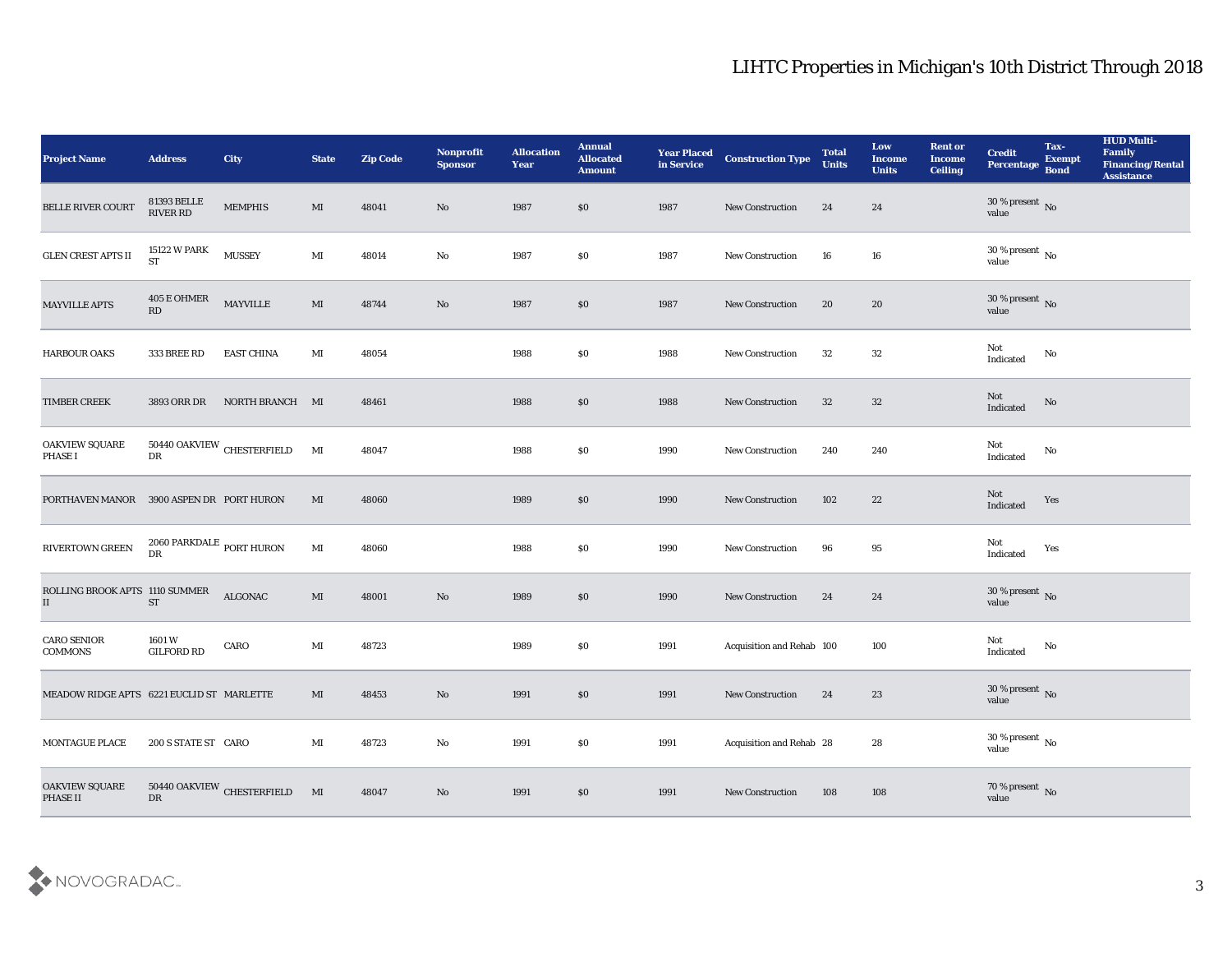| Project Name                                 | <b>Address</b>                        | <b>City</b>        | <b>State</b>           | <b>Zip Code</b> | Nonprofit<br><b>Sponsor</b> | <b>Allocation</b><br><b>Year</b> | <b>Annual</b><br><b>Allocated</b><br><b>Amount</b> | <b>Year Placed</b><br>in Service | <b>Construction Type</b>        | <b>Total</b><br><b>Units</b> | Low<br><b>Income</b><br><b>Units</b> | <b>Rent or</b><br><b>Income</b><br><b>Ceiling</b> | <b>Credit</b><br>Percentage                 | Tax-<br><b>Exempt</b><br><b>Bond</b> | <b>HUD Multi-</b><br>Family<br><b>Financing/Rental</b><br><b>Assistance</b> |
|----------------------------------------------|---------------------------------------|--------------------|------------------------|-----------------|-----------------------------|----------------------------------|----------------------------------------------------|----------------------------------|---------------------------------|------------------------------|--------------------------------------|---------------------------------------------------|---------------------------------------------|--------------------------------------|-----------------------------------------------------------------------------|
| THE WOODS                                    | 1151 E HOPSON<br>$\operatorname{ST}$  | <b>BAD AXE</b>     | $\mathbf{M}\mathbf{I}$ | 48413           | No                          | 1991                             | \$0                                                | 1991                             | New Construction                | 32                           | 32                                   |                                                   | $30\,\%$ present $\,$ No value              |                                      |                                                                             |
| ROLLING BROOK APTS<br>(ALGONAC)              | 1500 FRUIT ST CLAY                    |                    | $\mathbf{M}\mathbf{I}$ | 48001           | No                          | 2010                             | \$455,033                                          | 2011                             | Acquisition and Rehab 74        |                              | 74                                   | 60% AMGI                                          | <b>Both 30%</b><br>and 70%<br>present value | No                                   | No                                                                          |
| <b>LAKESIDE TOWERS</b>                       | 15000<br>SHORELINE DR HEIGHTS         | <b>STERLING</b>    | MI                     | 48313           | Yes                         | 2011                             | \$1,193,313                                        | 2013                             | Acquisition and Rehab 115       |                              | 114                                  | 60% AMGI                                          | <b>Both 30%</b><br>and 70%<br>present value | No                                   | No                                                                          |
| EAST SIDE MANOR                              | 239 ROBERTS<br><b>ST</b>              | <b>SANDUSKY</b>    | $\mathbf{M}$           | 48471           | No                          | 2012                             | \$124,229                                          | 2014                             | <b>Acquisition and Rehab 51</b> |                              | $\bf{0}$                             | 60% AMGI                                          | $30\,\%$ present $\,$ No value              |                                      | No                                                                          |
| ROLLING BROOK III<br>(CLAY)                  | 1500 FRUIT ST CLAY                    |                    | MI                     | 48001           | No                          | 1992                             | \$0                                                | 1992                             | <b>New Construction</b>         | 25                           | 25                                   |                                                   | $30\,\%$ present $\,$ No value              |                                      |                                                                             |
| CEDAR TRACE APTS                             | 6671 ST MARYS<br><b>ST</b>            | <b>BROWN CITY</b>  | MI                     | 48416           | No                          | 1992                             | $\$0$                                              | 1993                             | New Construction                | 16                           | 15                                   |                                                   | $30\,\%$ present $\,$ No value              |                                      |                                                                             |
| <b>MARINER COVE APTS</b>                     | 6550 KING RD                          | <b>MARINE CITY</b> | MI                     | 48039           | No                          | 1992                             | \$0                                                | 1993                             | <b>New Construction</b>         | 32                           | 32                                   |                                                   | $30\,\%$ present $\,$ No value              |                                      |                                                                             |
| MARINER COVE<br><b>SENIOR APTS</b>           | 6550 KING RD                          | <b>MARINE CITY</b> | MI                     | 48039           | No                          | 1992                             | \$0                                                | 1993                             | <b>New Construction</b>         | 24                           | 24                                   |                                                   | $30\,\%$ present $\,$ No value              |                                      |                                                                             |
| <b>MATTESON STREET</b><br><b>SENIOR APTS</b> | 130 S<br><b>MATTESON ST</b>           | CAPAC              | MI                     | 48014           | $\rm\thinspace No$          | 1992                             | \$0                                                | 1993                             | <b>New Construction</b>         | 24                           | 24                                   |                                                   | $30\,\%$ present $\,$ No value              |                                      |                                                                             |
| APPLE VALLEY II                              | 301<br><b>STRAWBERRY</b><br><b>CT</b> | <b>ROMEO</b>       | MI                     | 48065           | $\rm\thinspace No$          | 1992                             | \$0                                                | 1994                             | New Construction                | 64                           | 20                                   |                                                   | $30\,\%$ present $\,$ Yes value             |                                      |                                                                             |
| <b>BREE MANOR</b>                            | 500 BREE RD                           | <b>EAST CHINA</b>  | MI                     | 48054           | No                          | 1994                             | \$0                                                | 1994                             | Acquisition and Rehab 48        |                              | 48                                   |                                                   | 30 % present $\,$ No $\,$<br>value          |                                      |                                                                             |
| LAKESIDE PARK APTS LAKESIDE PARK             | 46280<br>${\rm DR}$                   | SHELBY<br>TOWNSHIP | MI                     | 48315           | $\rm\, No$                  | 1994                             | \$0                                                | 1994                             | <b>New Construction</b>         | 192                          | 192                                  |                                                   | $70\,\%$ present $\,$ No value              |                                      |                                                                             |
| COUNTRYSIDE ACRES 25 ELMDOR DR CARO          |                                       |                    | $\mathbf{M}\mathbf{I}$ | 48723           | $\rm\, No$                  | 1994                             | $\$0$                                              | 1995                             | <b>New Construction</b>         | 24                           | $\bf 24$                             |                                                   | $30\,\%$ present $\,$ No value              |                                      |                                                                             |